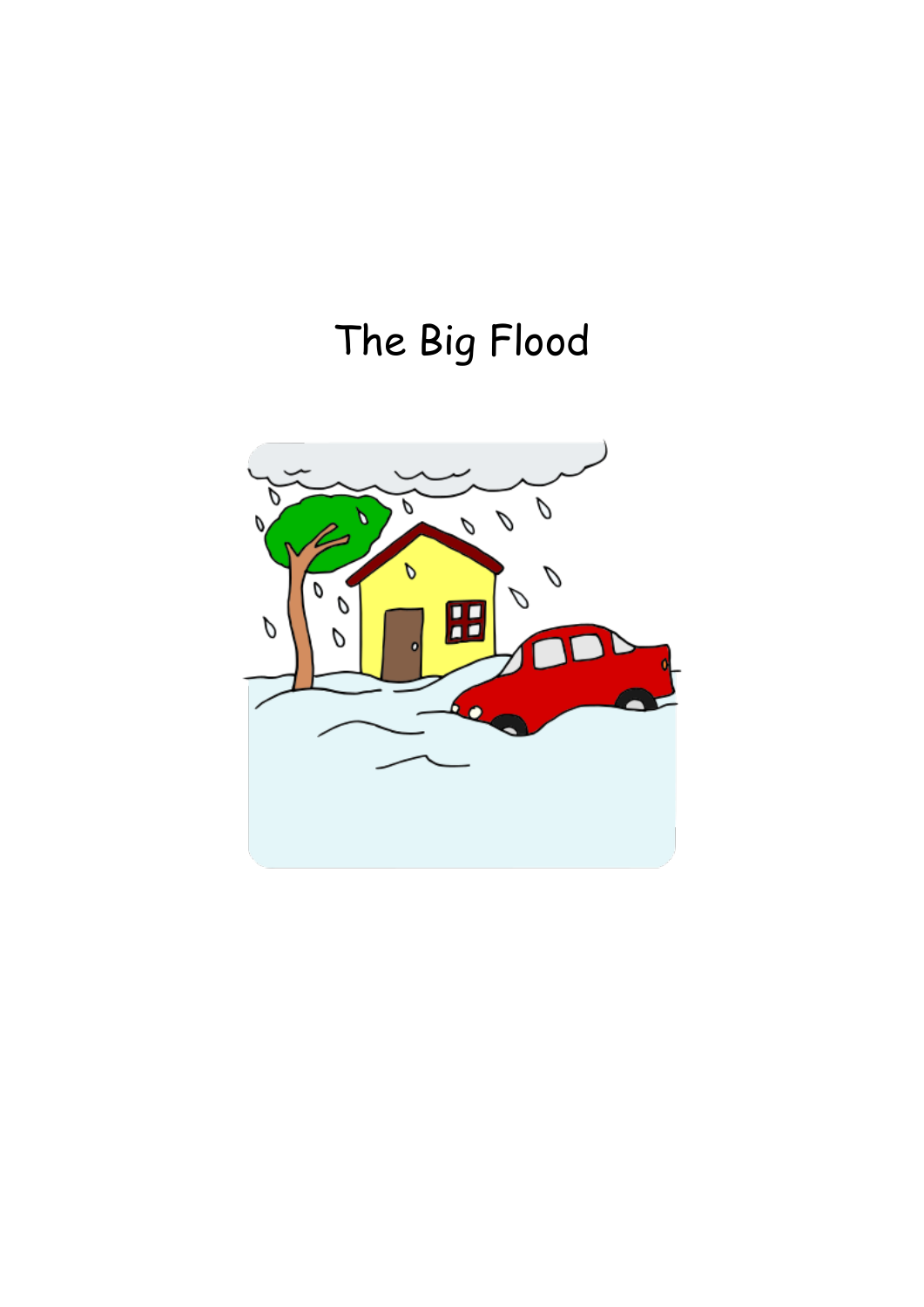

There has been a big flood where I live.

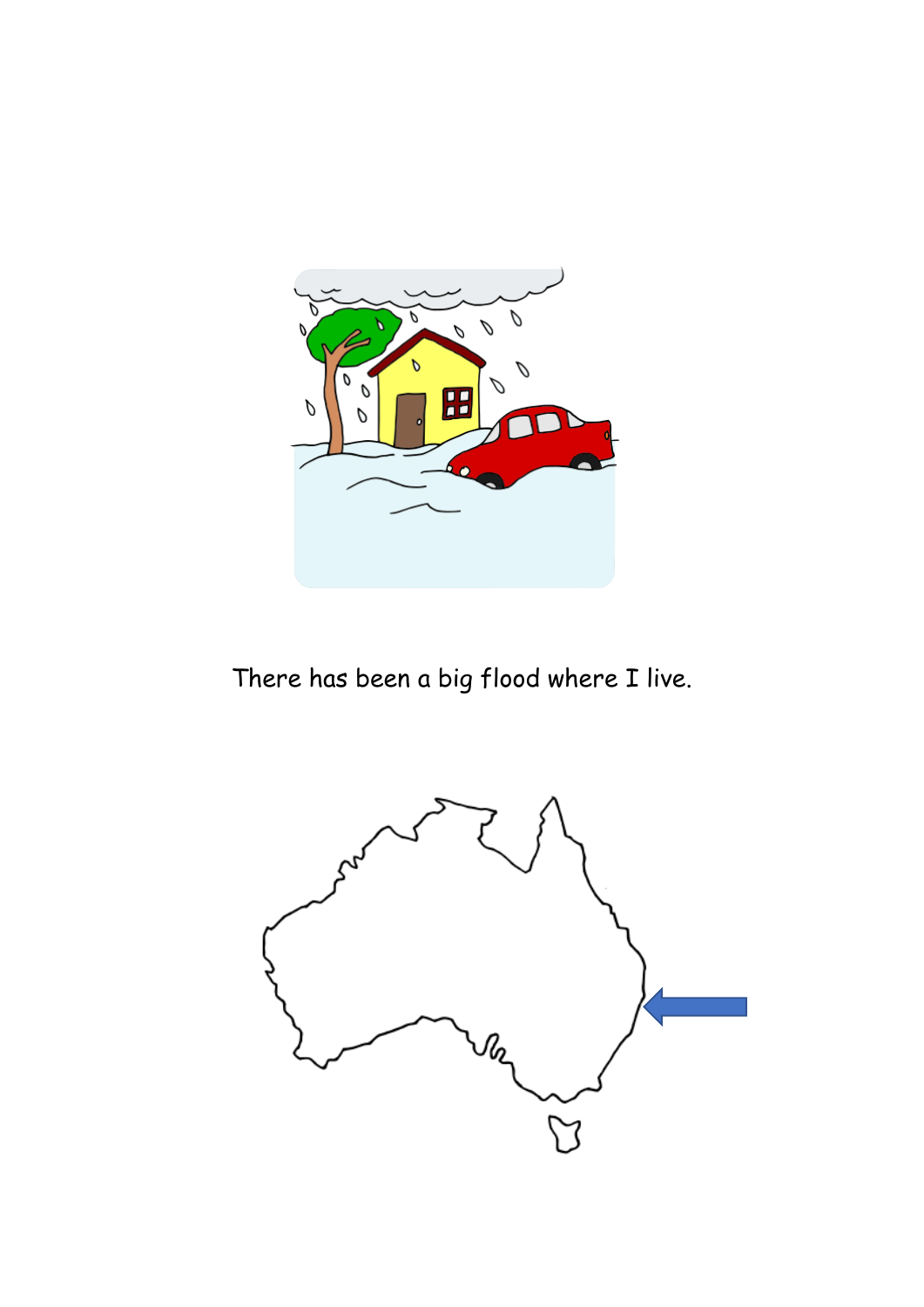

A flood happens when there is a lot of rain and the river fills up very quickly.

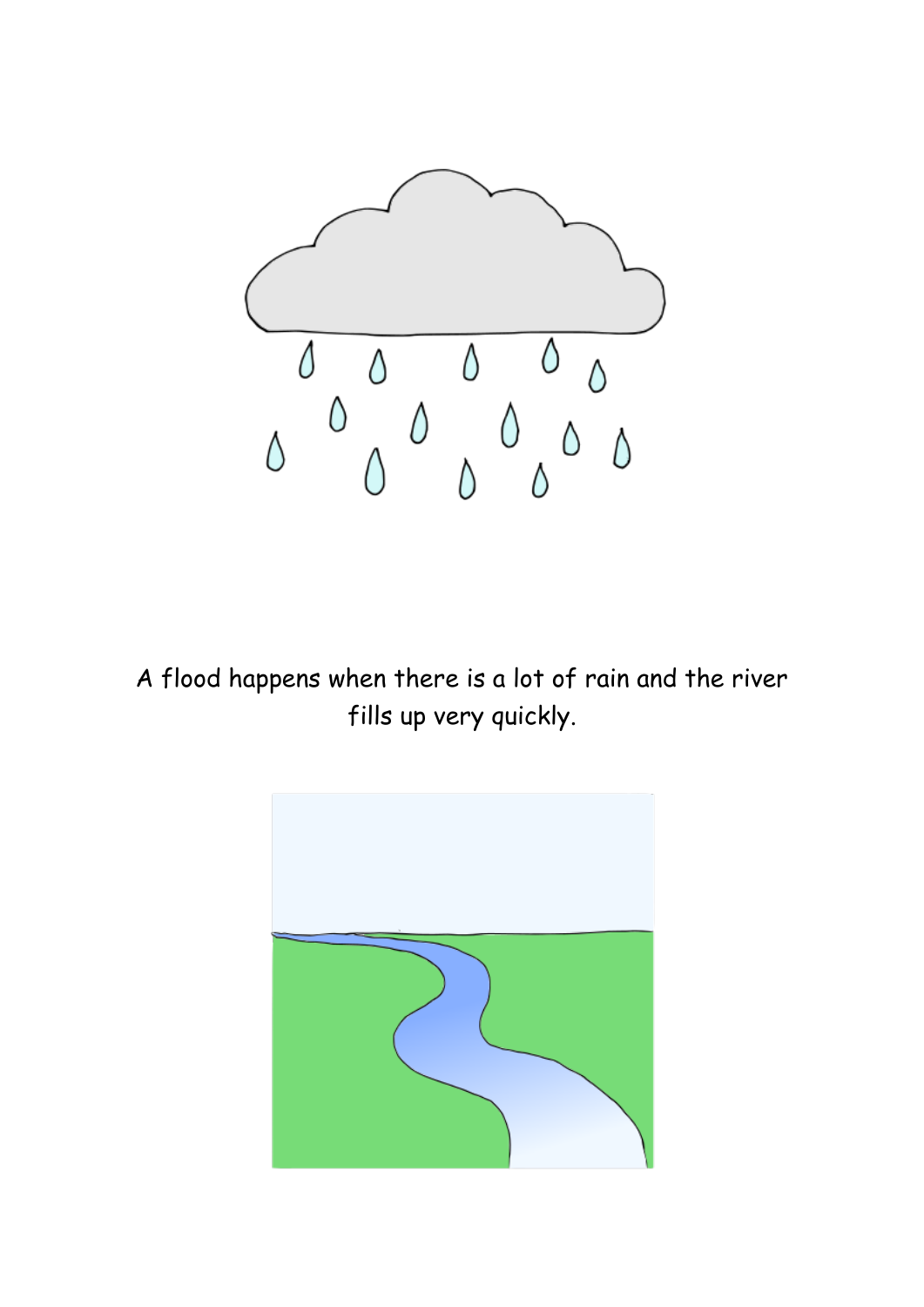

The flood means water goes in places where it is not expected.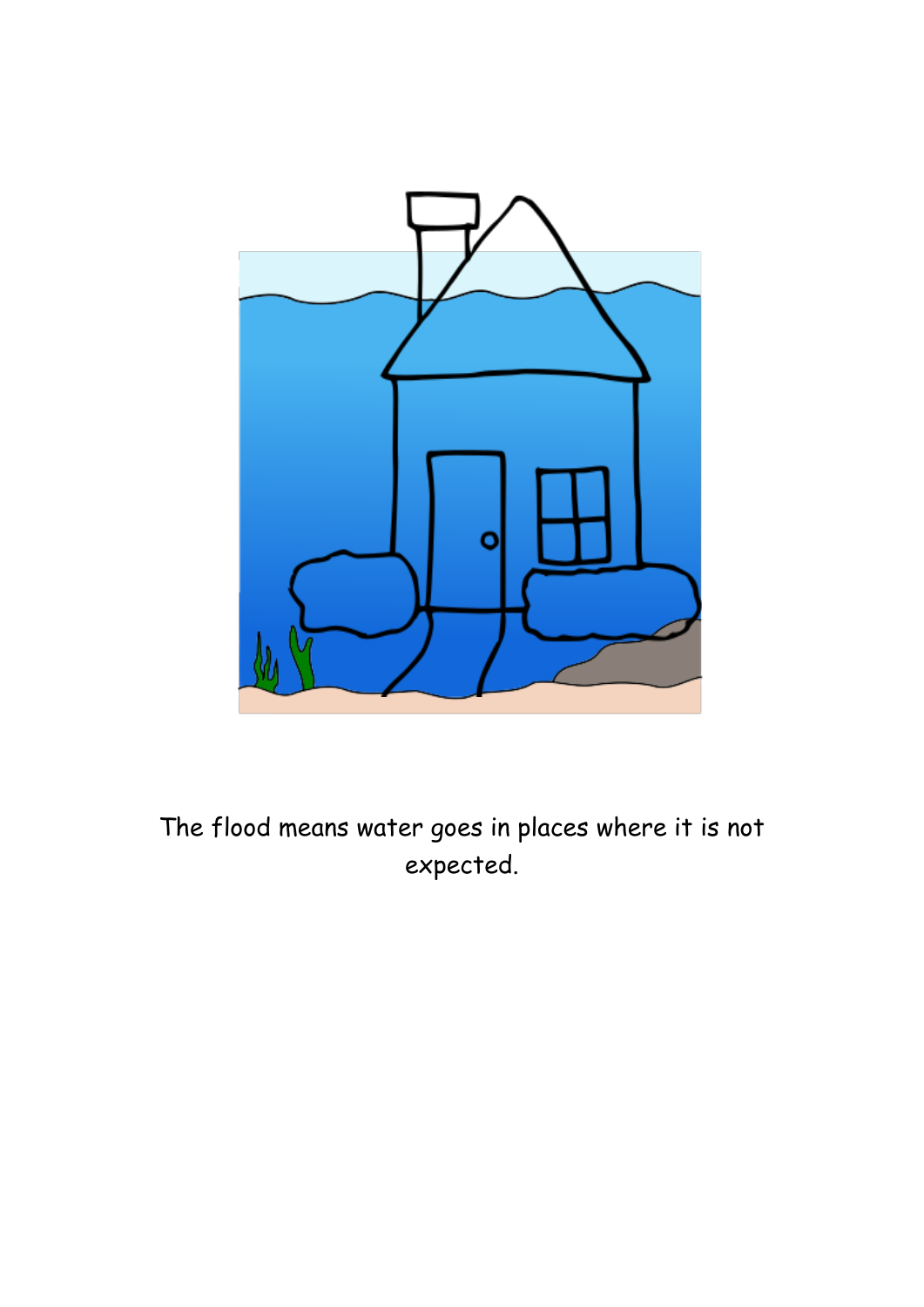

Sometimes, the flood comes in so fast that it can break things like doors and windows.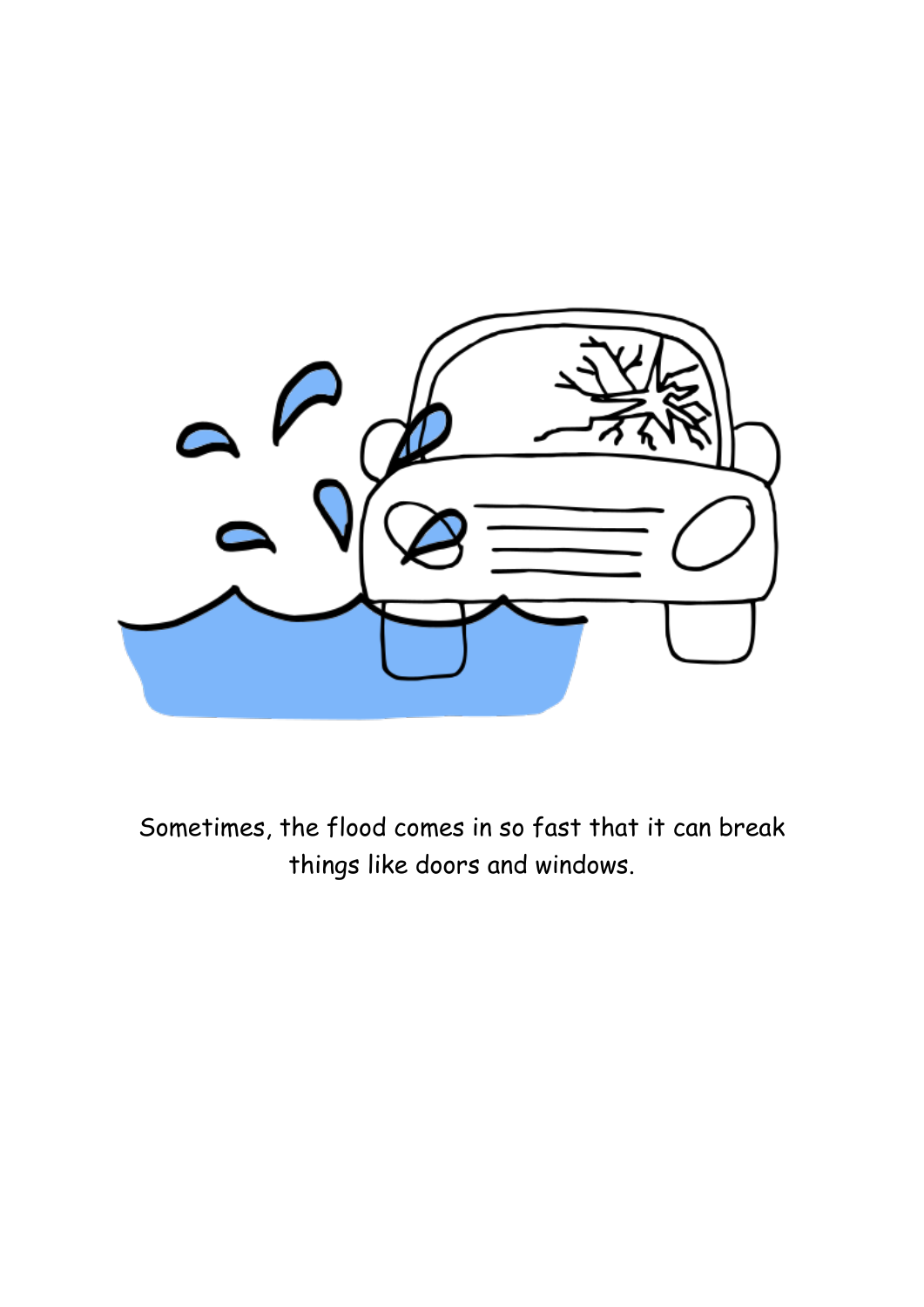

Floods have made my house wet, even my toys and bed.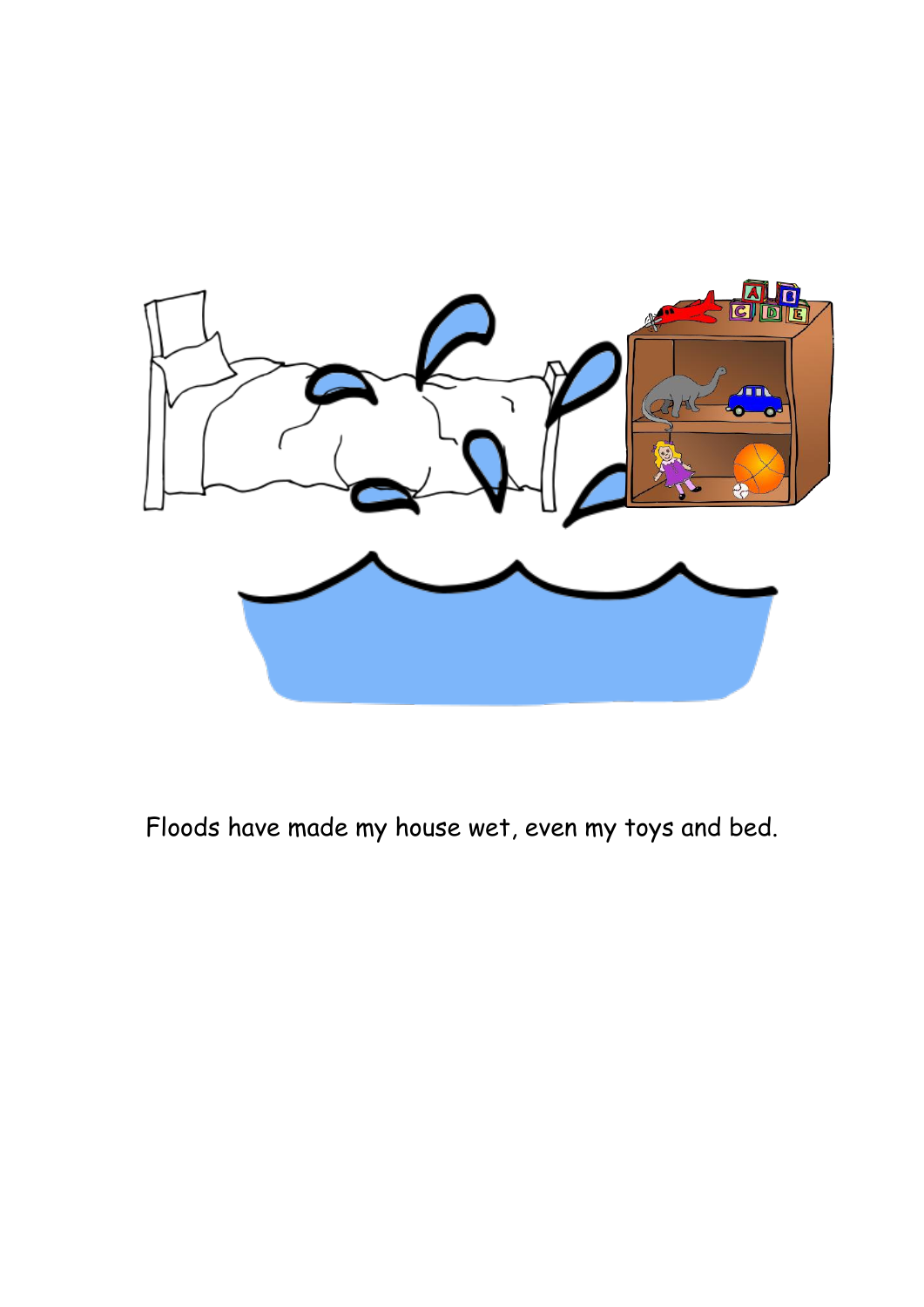

It is ok to feel sad that my things have gotten wet, and broken.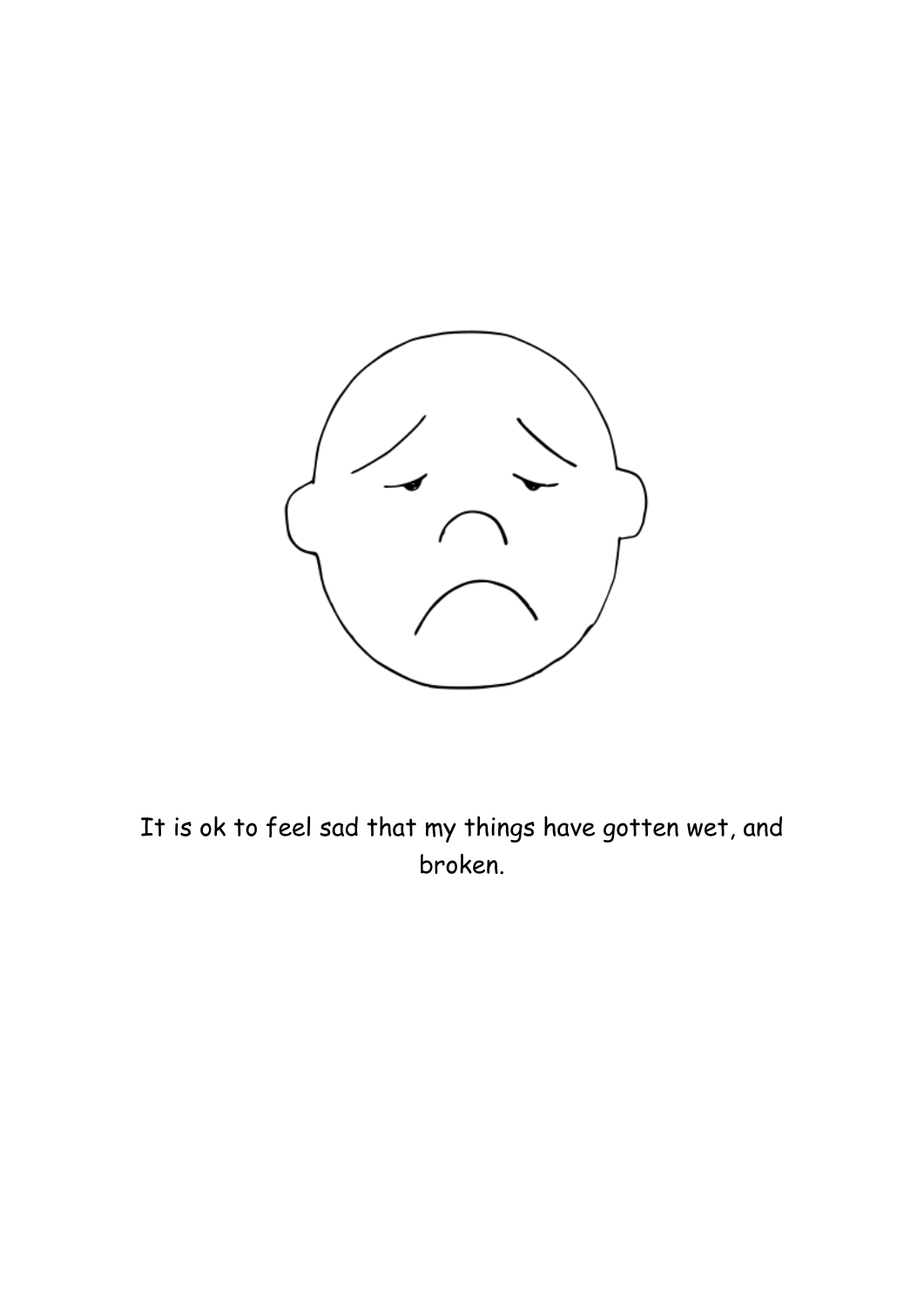

After a flood, it takes people time to clean it up.

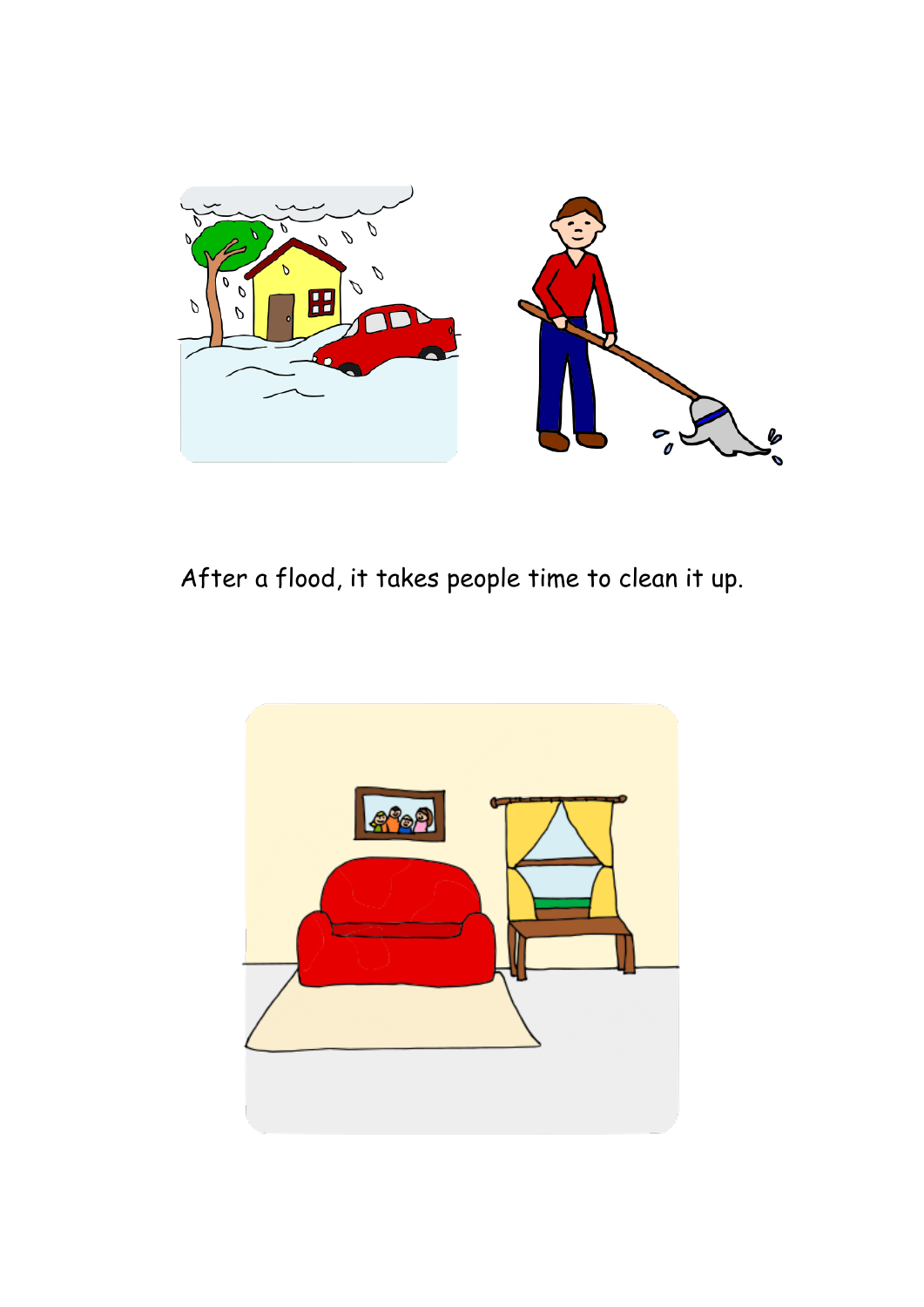

That means things are different for a little bit of time.

I have to sleep in a different bed and see different people.



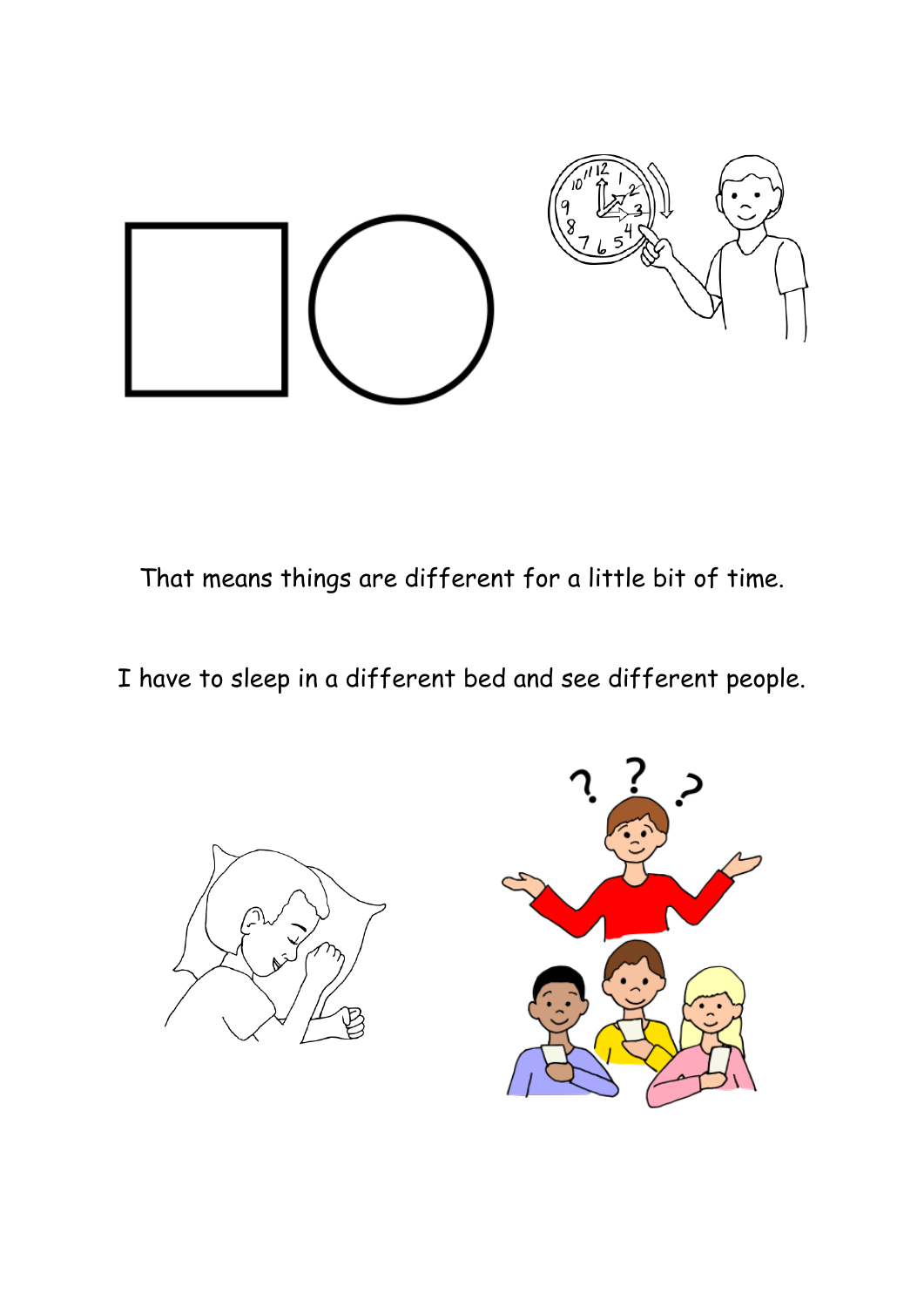

Things are noisy when it floods. People might talk loudly and a lot. I might feel worried. I might feel scared. That is ok.

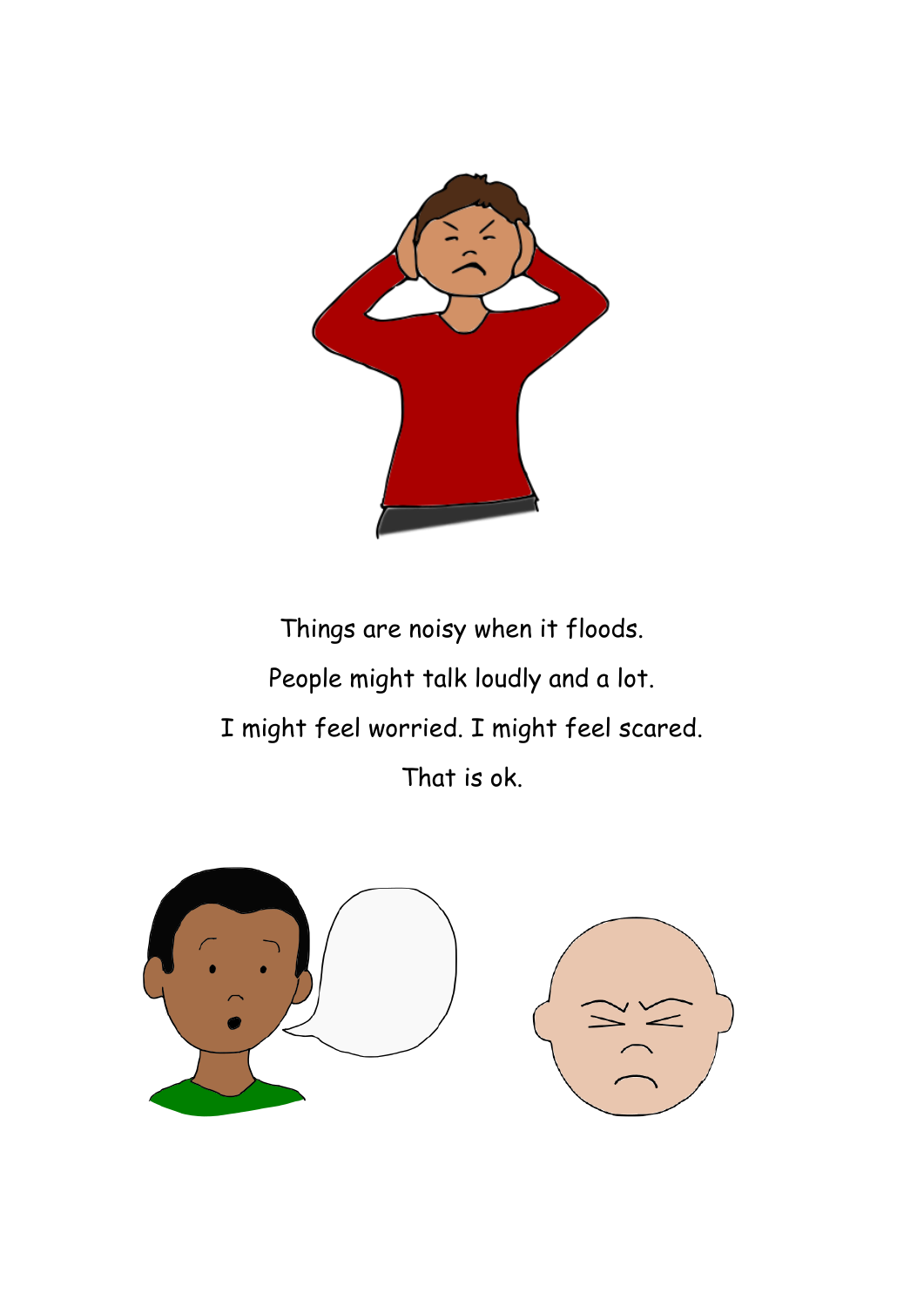

Some things will be the same.

I can ask my parents or carers to help me find things that they know I like to do.

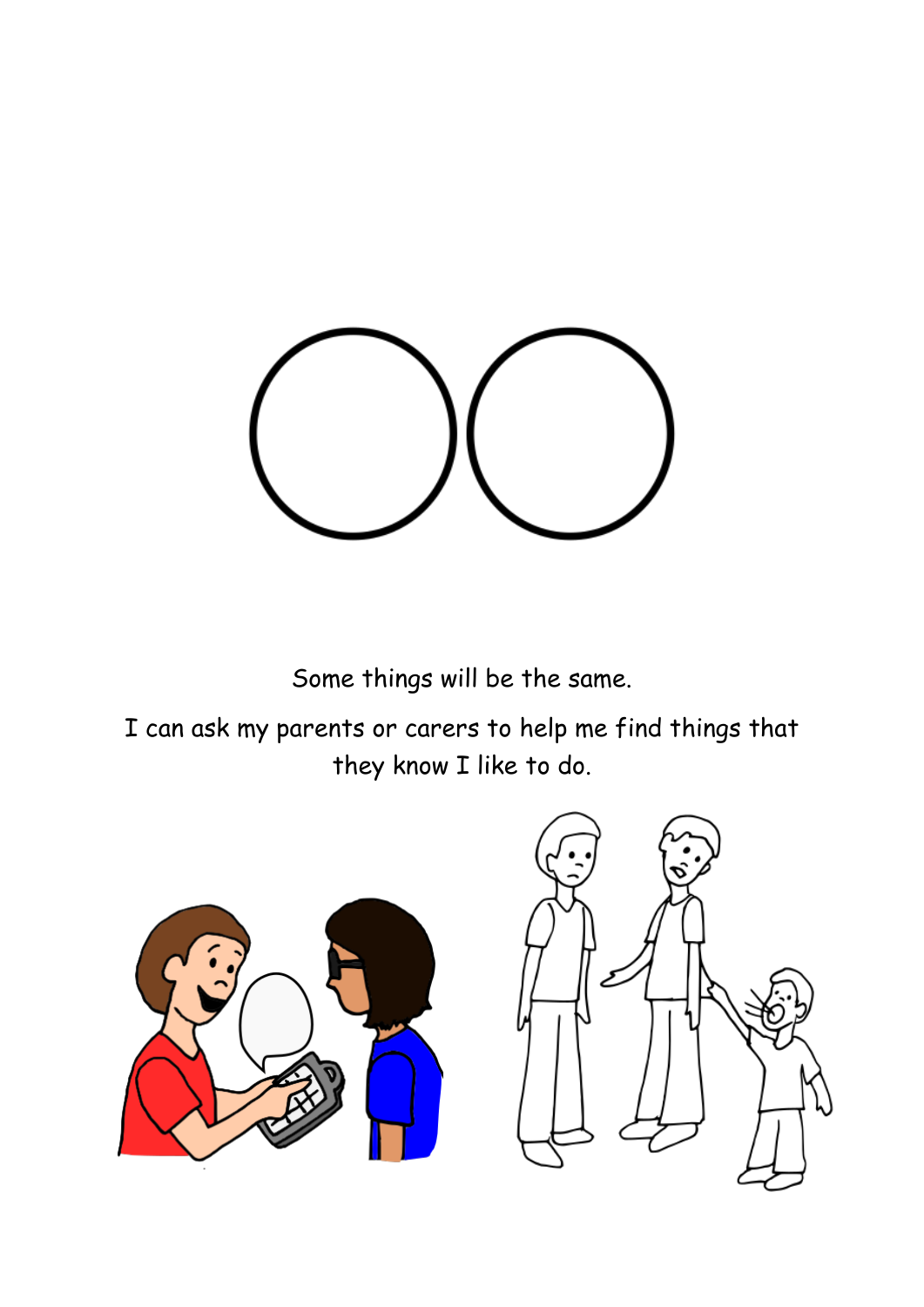

When things are different, I might feel sad. I am safe. I know people are looking after me.

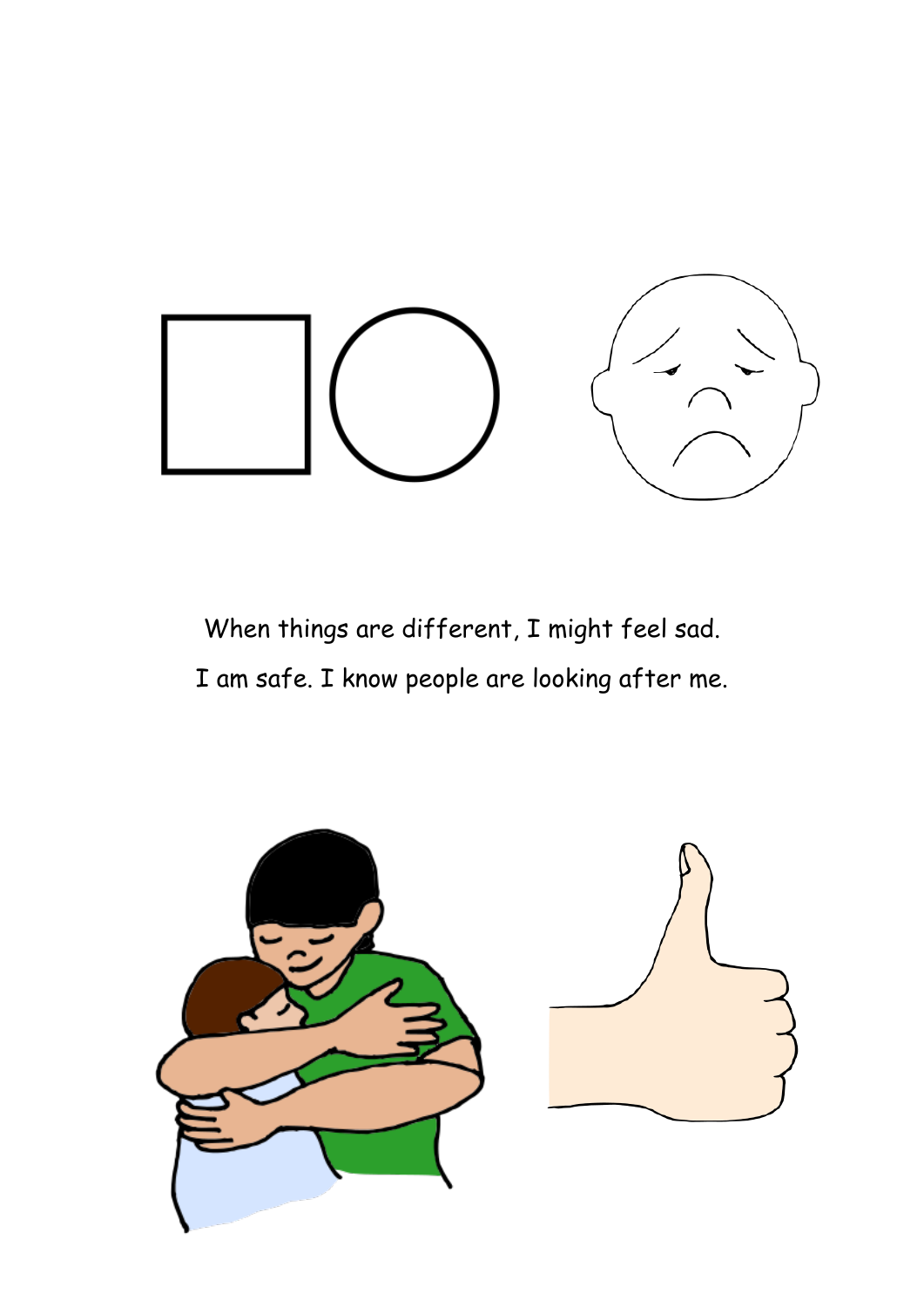

I am safe. I have food to eat. I am safe. The flood water is gone.

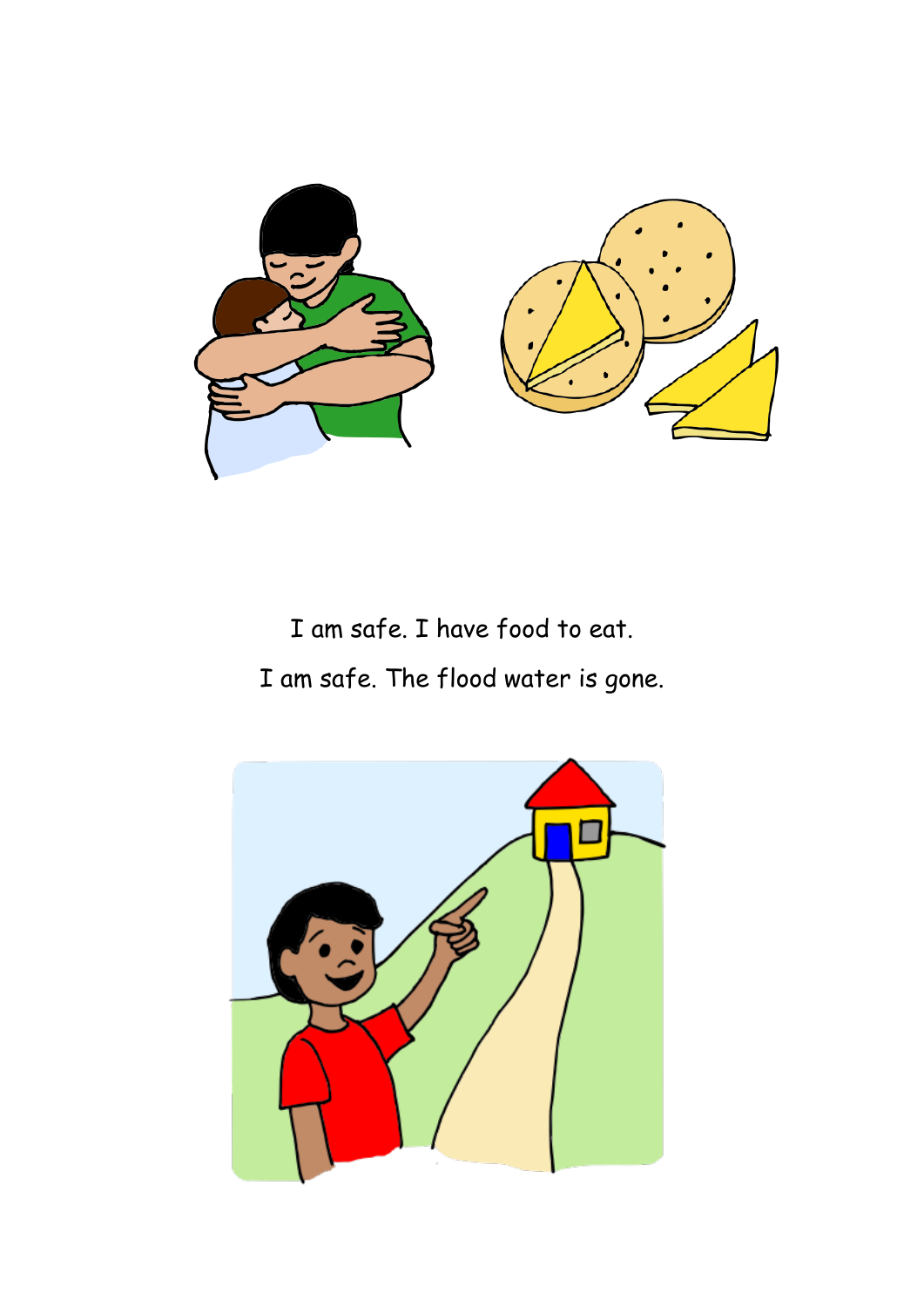

After a flood, it takes people time to clean it up.

There is lots of mess around.

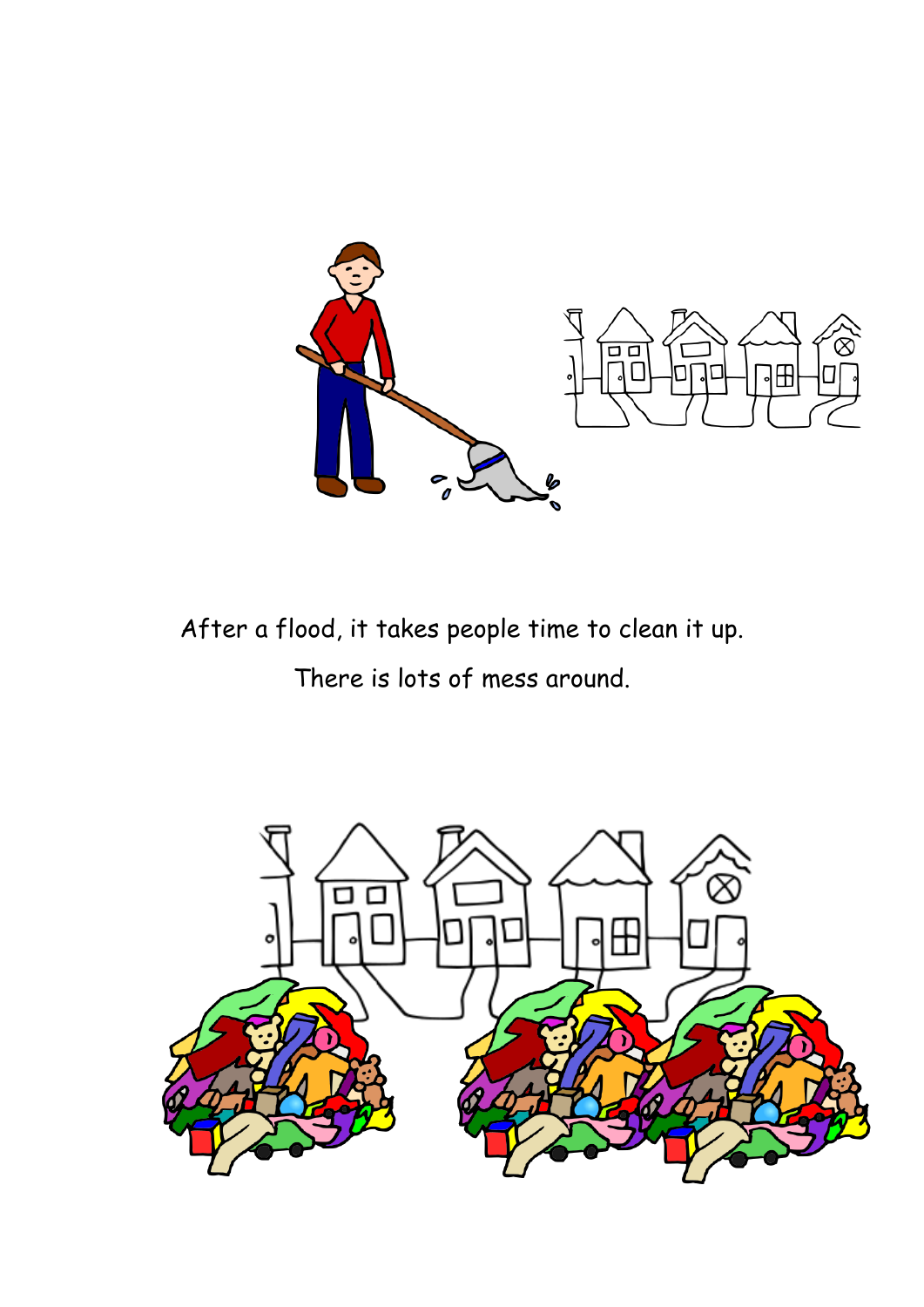

I might need to stay in a new place for some time.

I can ask my parents or carers for things to make it feel like home.

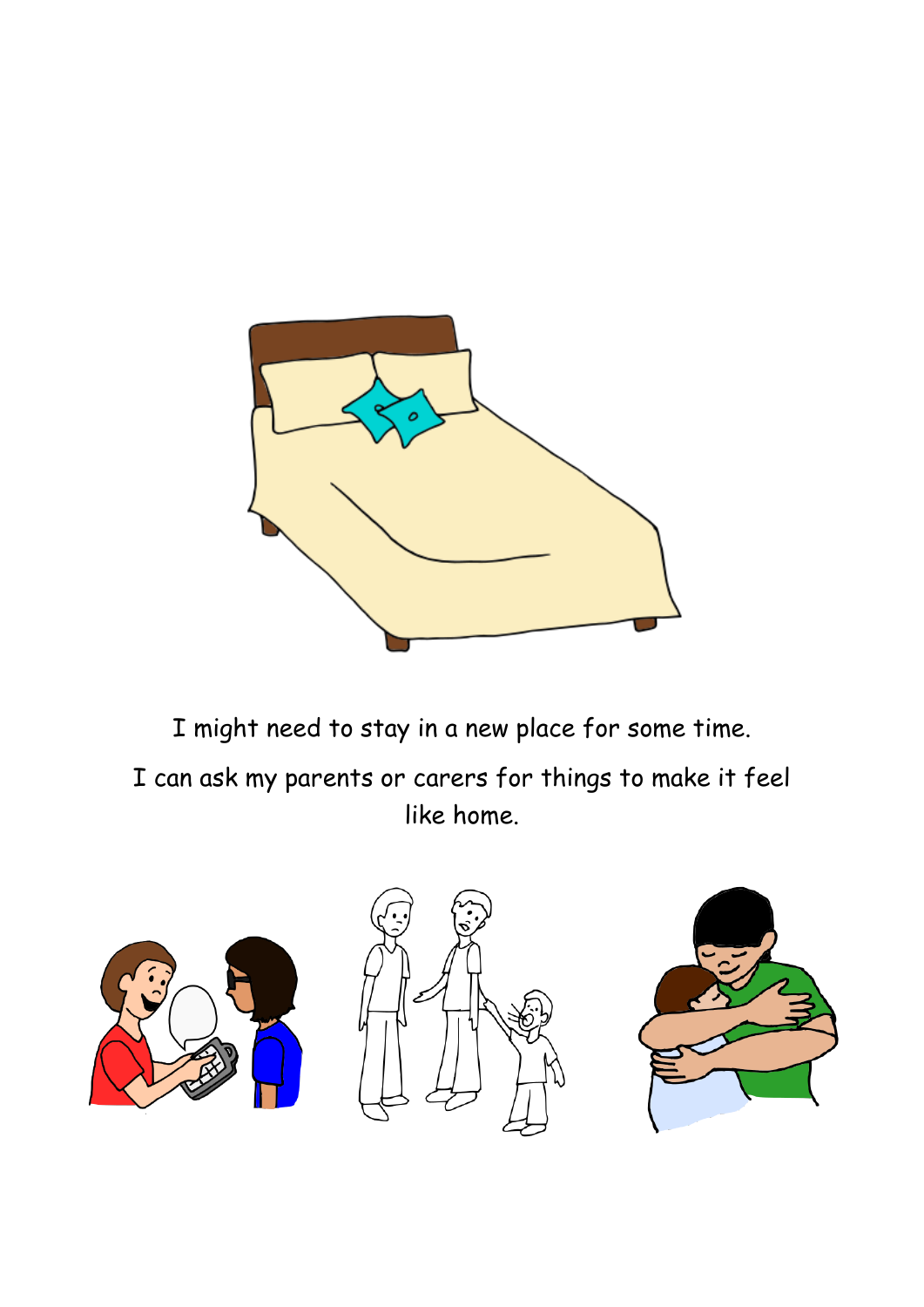

I could ask for my favourite food. I could ask for my favourite TV show.